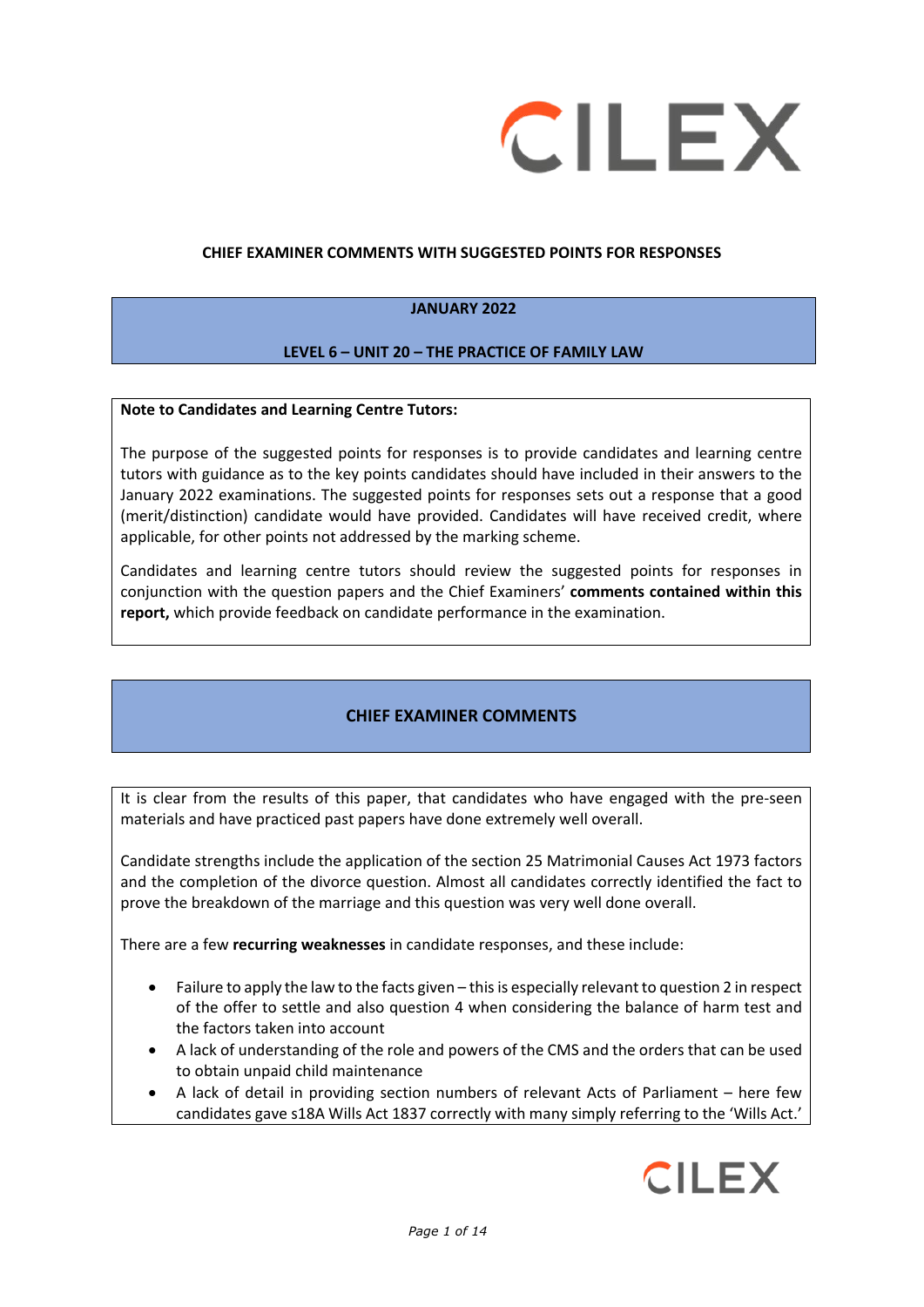Where process is requested by the question, candidates should be able to identify the correct forms, courts and processes – this is lacking in consistency across the papers in this January 2022 session

More practical observations on candidate scripts include:

- Where candidates are providing a lengthy response to a high-mark question, they should consider the structure of the answer carefully – for example, would sub-headings make the answer more logical? This is a minor point but one worth considering for ease of marking overall
- Time management a small number of candidates ran out of time to complete the paper. Candidates should be made aware of techniques to manage time in an exam and the importance of ensuring that all questions are attempted

# **CANDIDATE PERFORMANCE FOR EACH QUESTION**

## **Question 1(a)**

This question was generally well answered with almost all candidates able to identify the correct fact to use to prove the irretrievable breakdown of the marriage. Candidates generally recognised that adultery could not be used as this was a same-sex marriage and therefore chose the correct option of unreasonable behaviour.

Some candidates were able to identify the possibility of waiting until April 2022 when 'no fault divorce' will be possible as this could, potentially, result in a more amicable split for the parties. Credit was given for recognising this as candidates had been told that the parties were trying to keep the separation amicable in the pre-release materials.

## **(b)**

This question required candidates to be able to identify that the client needs to prove to the court that her partner has received the divorce petition. Candidates were asked to identify four ways in which alternative service could be effected in the event that the respondent fails to acknowledge service. This question was mostly well done, although a number of candidates did not provide the correct number of alternative methods of service.

## **(c)**

Candidates should have identified the correct section (s18A) of the Wills Act 1837 relating to decree absolute and execution of a will and also the lapse of any gift on divorce.

Not all candidates identified the possible claim under the Inheritance (Provision for Family and Dependents) Act 1975.

This question was not done well, and the majority of candidates did not pinpoint the relevant law to the section number. Furthermore, a number of candidates then failed entirely to deal with the issue of pensions and the effect that divorce has on loss of pension benefits going forwards. This was the least well-done section of question 1.

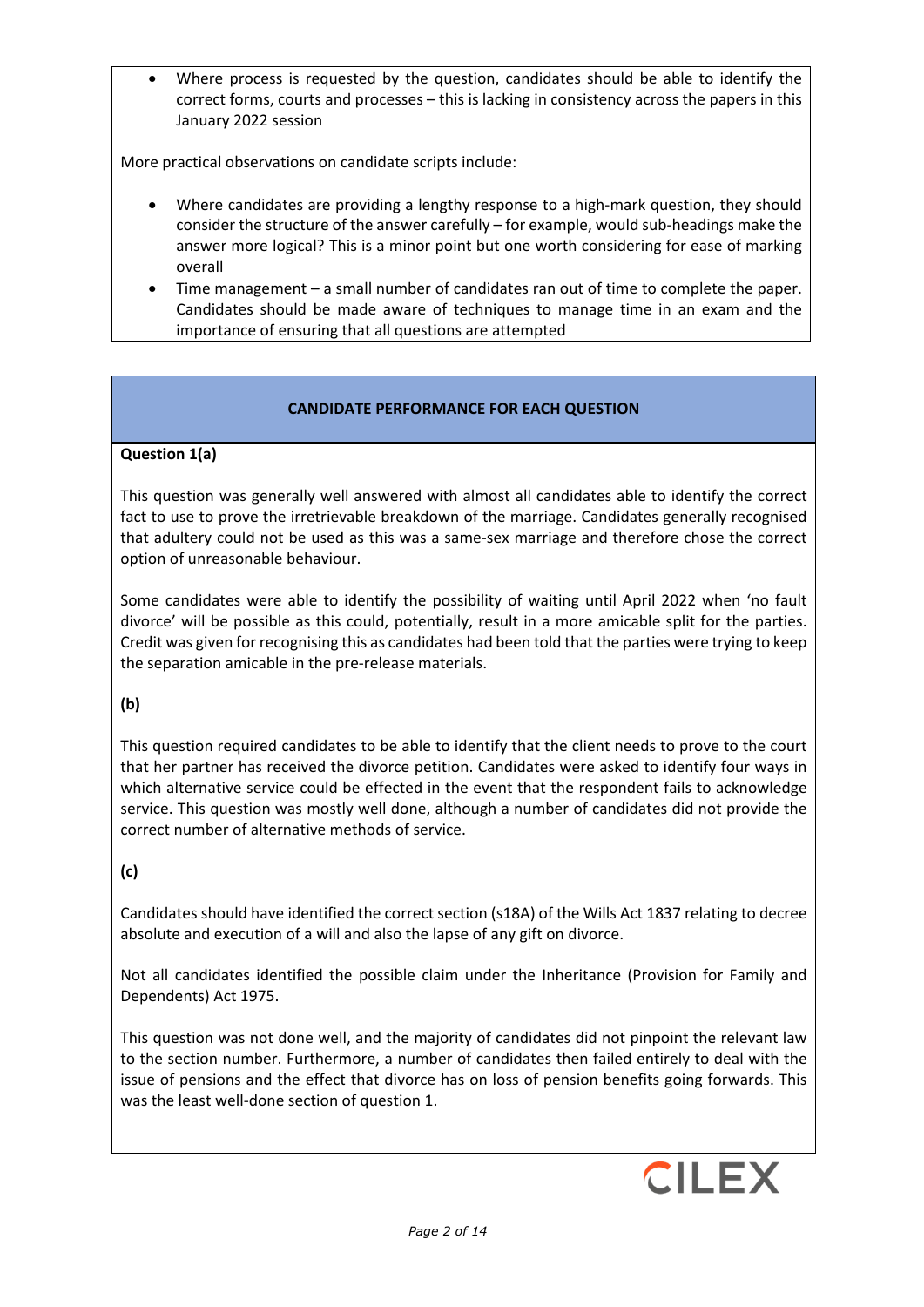# **Question 2(a)**

This question was not done well by the majority of candidates suggesting that it is an area of family practice which is not covered well during studies and revision.

A minority of candidates were able to identify the powers of the CMS and there was confusion over the use of Deduction from Earnings orders and Attachment of Earnings orders following obtaining a liability order being obtained by the CMS. As a result, few candidates obtained all of the marks for this question.

# **(b)**

Information provided to candidates in advance would indicate the likelihood of a question relating to the factors that the court will take into account and the suitability of a potential offer to settle.

Most candidates were able to competently deal with the factors that the court takes into account when reaching a financial settlement. However, the offer was dealt with less well and the use of case law not always accurate.

On balance, however, this question was reasonably well done with the majority of candidates managing to gain a significant number of marks overall.

# **Question 3(a)**

This question required candidates to provide the possible ways in which the client could obtain parental responsibility for his son. A number of candidates, however, failed to provide the definition of parental responsibility correctly before giving the possible options.

Overall, this question was done well.

## **(b)**

Candidates performed less well on this question which required them to identify that their client would need a specific issue order for the court in order to take his child on holiday in February halfterm week. A few candidates obtained no marks at all for this question as they stated that our client needed to make an application to the court for a Child Arrangements Order – this was incorrect. Few candidates dealt with the actual process of making the application well.

On balance, those that correctly identified the type of order scored highly on this question overall.

## **Question 4(a)**

The final question on the paper related to domestic violence and the orders that the court can make. Most candidates were able to identify the correct law in respect of non-molestation and occupation orders. The majority were also able to state the law in respect of associated persons and relevant children. Most could also identify the potential for the court to also attach a power of arrest to any orders made.

Most candidates did well on this question.

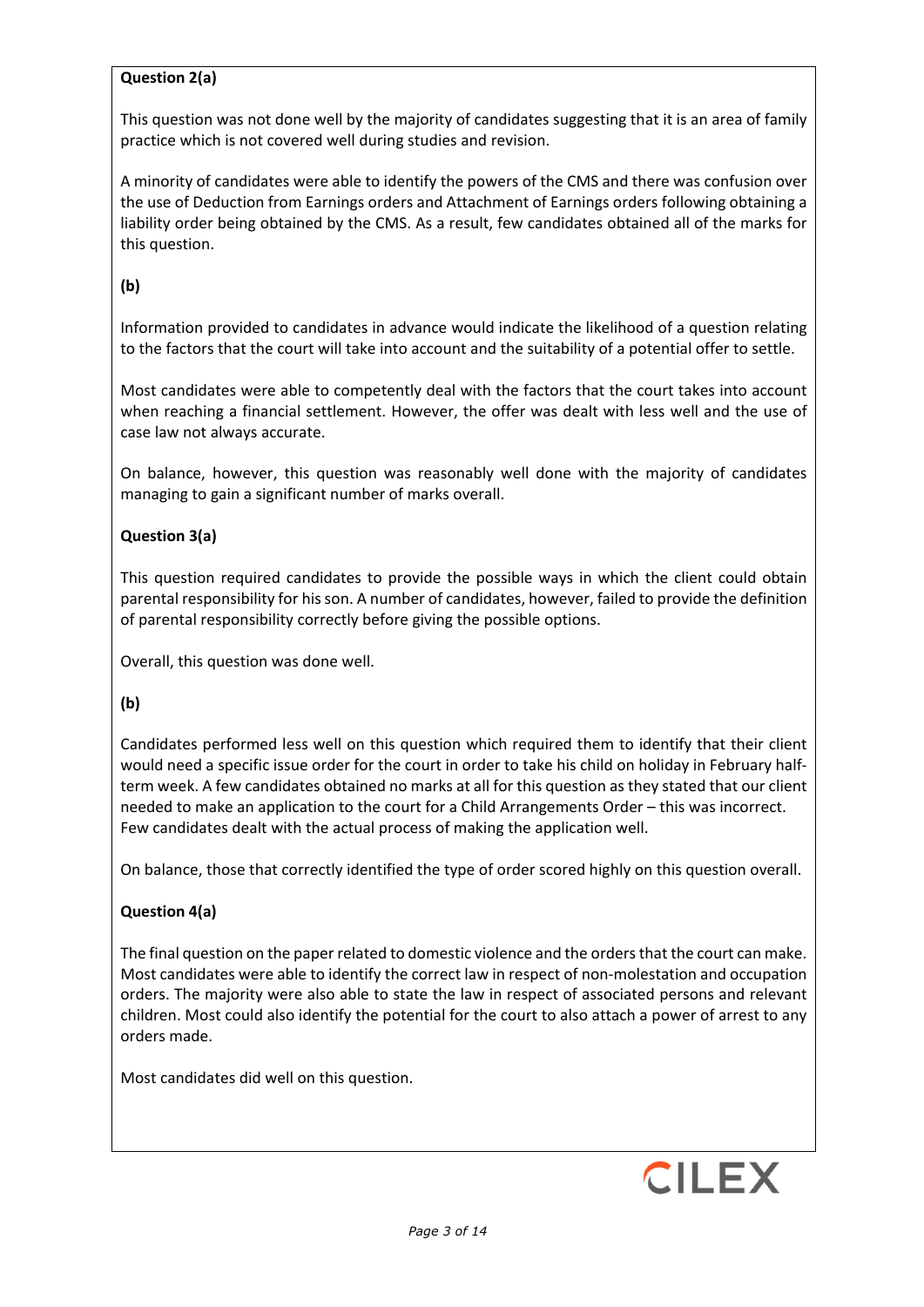# **4(b)**

Here candidates needed to consider the balance of harm test and apply it to the pre-seen case study facts. From this, candidates should then have gone on to discuss the factors that the court will take into account again applying these to the facts presented. Whilst most candidates could list the factors, few applied them well to the client given in the question resulting in only a few candidates scoring very highly for this question.

#### **SUGGESTED POINTS FOR RESPONSE**

| <b>Question</b><br><b>Number</b> | <b>Suggested Points for Responses</b>                                                                                                                                                                                                                                                               | <b>Max</b><br><b>Marks</b> |
|----------------------------------|-----------------------------------------------------------------------------------------------------------------------------------------------------------------------------------------------------------------------------------------------------------------------------------------------------|----------------------------|
| 1(a)                             | Responses should include:                                                                                                                                                                                                                                                                           | 8                          |
|                                  | Explanation to Ms Bosstek that the only ground for dissolution is that the<br>marriage has broken down irretrievably.                                                                                                                                                                               |                            |
|                                  | She will have to show this with reference to one of five facts which are as<br>follows:                                                                                                                                                                                                             |                            |
|                                  | (a) adultery<br>(b) behaviour                                                                                                                                                                                                                                                                       |                            |
|                                  | (c) desertion                                                                                                                                                                                                                                                                                       |                            |
|                                  | (d) 2 years' separation with consent or                                                                                                                                                                                                                                                             |                            |
|                                  | (d) 5 years' separation.                                                                                                                                                                                                                                                                            |                            |
|                                  | These facts are provided in s1(2)(a-e) Matrimonial Causes Act 1973                                                                                                                                                                                                                                  |                            |
|                                  | Adultery cannot be used as a fact here as this is a same-sex marriage,<br>however, it can be used to evidence the fact of unreasonable behaviour                                                                                                                                                    |                            |
|                                  | The suggested fact to use here is fact (b) behaviour, as our client will be<br>able to cite Helen's affair, together with the other instances of behaviour<br>such as declining to spend time together on a trip to the US.                                                                         |                            |
|                                  | Responses could include:                                                                                                                                                                                                                                                                            |                            |
|                                  | Students may also identify the test in Livingstone Stallard which was<br>considered in Owens v Owens [2018]. Some discussion of the 'right-<br>thinking person' in Livingstone Stallard should be credited and the<br>approach used by the Court of Appeal and Supreme Court in Owens<br>discussed. |                            |
| 1(b)                             | Responses should include:                                                                                                                                                                                                                                                                           | 7                          |
|                                  | Ms Bosstek will need to demonstrate to the court that the marriage has<br>broken down irretrievably based upon the fact of behaviour.                                                                                                                                                               |                            |

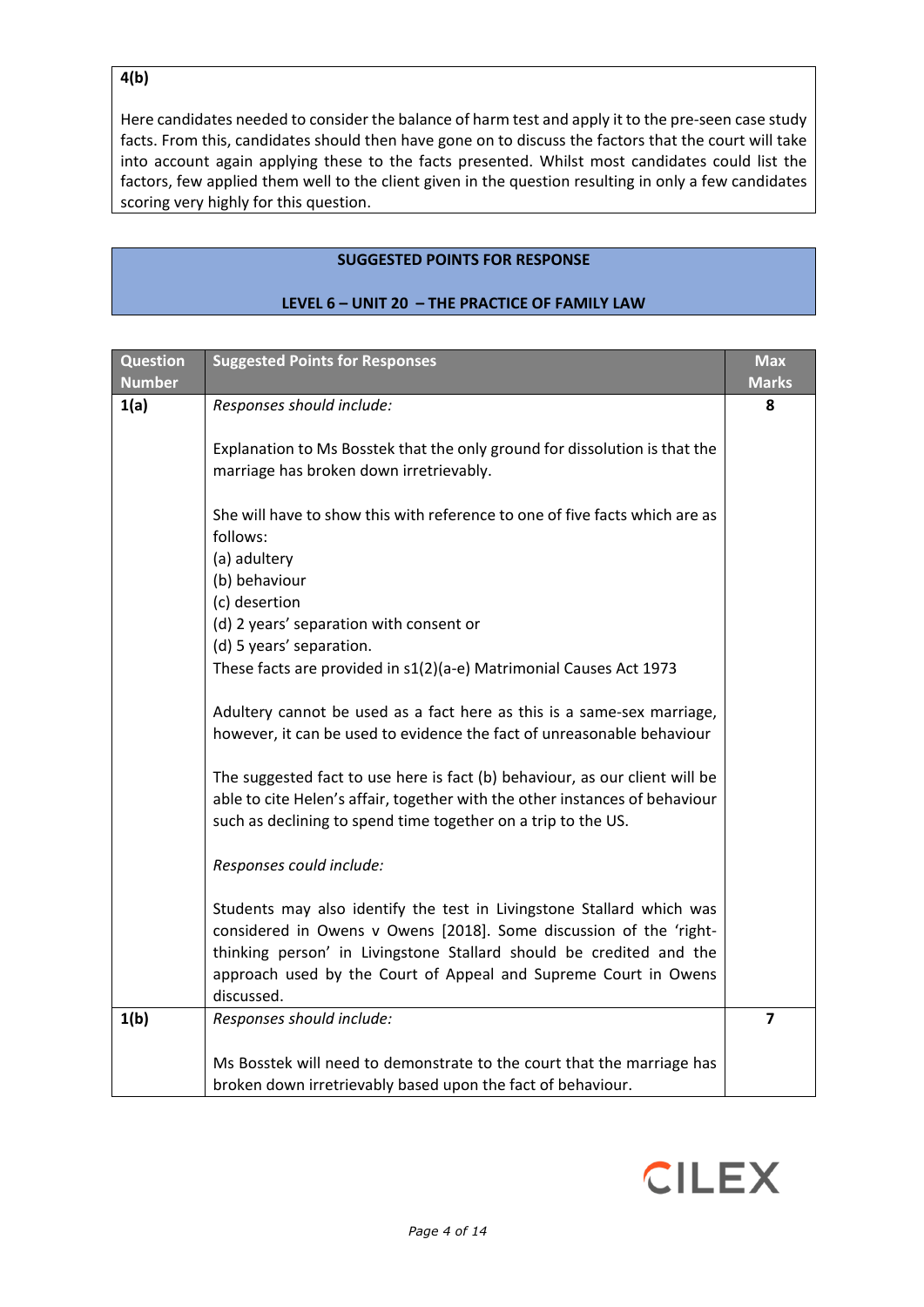|      | As Ms Bosstek's petition is based on Helen's behaviour, she does not<br>require an admission or her consent to the dissolution. She needs to<br>demonstrate to the court that the respondent has received the petition.<br>Proof of service of the application will be required |   |
|------|---------------------------------------------------------------------------------------------------------------------------------------------------------------------------------------------------------------------------------------------------------------------------------|---|
|      | Options include:<br>1) Personal service - this can be carried out by the court bailiff by<br>lodging the application plus fee at court. NOT available to our<br>client as she is legally represented                                                                            |   |
|      | 2) Process Server – or an enquiry agent who will serve and the file<br>a certificate at court                                                                                                                                                                                   |   |
|      | 3) Deemed Service - Our client would need to prove that Helen<br>Brown had received the application.<br>(For example, a verbal exchange confirming that the application<br>had been received and would be ignored).                                                             |   |
|      | 4) Substituted Service - for example an advert in the press locally<br>or sending the document to the address of a third party such as<br>a close relative. This could also be to a workplace.                                                                                  |   |
|      | Dispense with service - this can only happen after strenuous<br>5)<br>efforts have been made and the client can show that it is not<br>practical to effect by any other means. This is a without notice<br>application to include supporting evidence                           |   |
|      | Responses could include:                                                                                                                                                                                                                                                        |   |
|      | Therefore, if Helen fails to return the Acknowledgment of Service to the<br>court within 7 days, then our client needs to consider alternative service.                                                                                                                         |   |
| 1(c) | Responses should include:                                                                                                                                                                                                                                                       | 5 |
|      | s18A Wills Act 1837<br>Provides that unless contrary intention is shown in the will, a decree<br>absolute has the effect on the will of either spouse that any appointment<br>as an executor is ignored.                                                                        |   |
|      | The decree absolute also affects the former spouse's rights under the<br>Intestacy rules as they are no longer the 'surviving spouse'.                                                                                                                                          |   |
|      | However, in certain circumstances they may be able to make a claim<br>against the deceased former spouse's estate under the Inheritance<br>(Provision for Family and Dependents) Act 1975.                                                                                      |   |

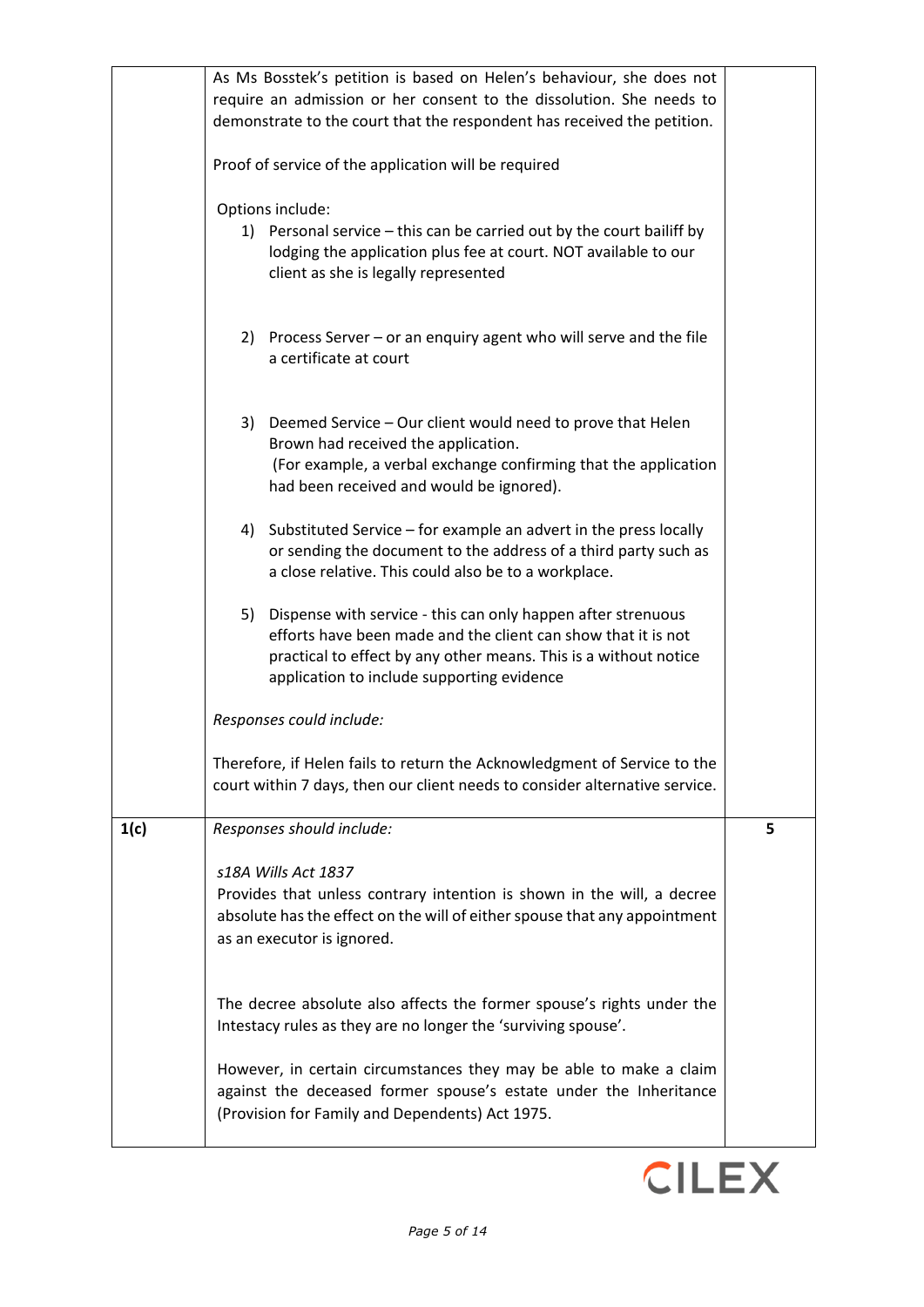| The client should be advised to review any form of nomination where<br>this was in favour of the former spouse.<br><b>Question 1 Total:</b> |  |
|---------------------------------------------------------------------------------------------------------------------------------------------|--|
| Any bequest to the former spouse will also lapse.                                                                                           |  |
| Responses could include:                                                                                                                    |  |
| Any pension benefits are also lost, and issues of finance and property<br>should be resolved in advance of the decree absolute.             |  |

| <b>Question</b> | <b>Suggested Points for Responses</b>                                                 | <b>Max</b>   |
|-----------------|---------------------------------------------------------------------------------------|--------------|
| <b>Number</b>   |                                                                                       | <b>Marks</b> |
| 2(a)            | Responses should include:                                                             | 6            |
|                 |                                                                                       |              |
|                 | The CMs has a range of powers that are used against the non-resident                  |              |
|                 | parent.                                                                               |              |
|                 | 1) Deductions from earnings orders can be served on the non-resident                  |              |
|                 | parent's employer requiring them to make deductions from salary and                   |              |
|                 | pay this to the CMS who pay it to the resident parent. The charge for this<br>is £50. |              |
|                 | This is not available where the non-resident parent is self-employed.                 |              |
|                 |                                                                                       |              |
|                 | 2) Deductions from bank or building society are used where the non-                   |              |
|                 | resident parent is self-employed. Requires the bank to pay money directly             |              |
|                 | to the CMS. The charge for this is £50.                                               |              |
|                 |                                                                                       |              |
|                 | If a DEO is not effective the court action can be taken.                              |              |
|                 | A liability order is obtained where the CMS apply to the Family Court                 |              |
|                 | giving the non-resident parent 7 days' notice of the application. Where               |              |
|                 | the court is satisfied the payments are due then a liability order will be            |              |
|                 | issued.                                                                               |              |
|                 | The CMS then consider the means of enforcement which can include:                     |              |
|                 | registration of a charge at HMLR<br>٠                                                 |              |
|                 | seizure of goods<br>٠                                                                 |              |
|                 | freezing bank accounts<br>٠                                                           |              |
|                 | third party debt orders                                                               |              |
|                 | deductions orders                                                                     |              |
|                 | attachment of earnings order                                                          |              |
|                 | committal order                                                                       |              |
|                 |                                                                                       |              |
|                 | Responses could include:                                                              |              |
|                 | Finally, the CMS can seek to take a driving license or passport.                      |              |
|                 |                                                                                       |              |
|                 |                                                                                       |              |
|                 |                                                                                       |              |

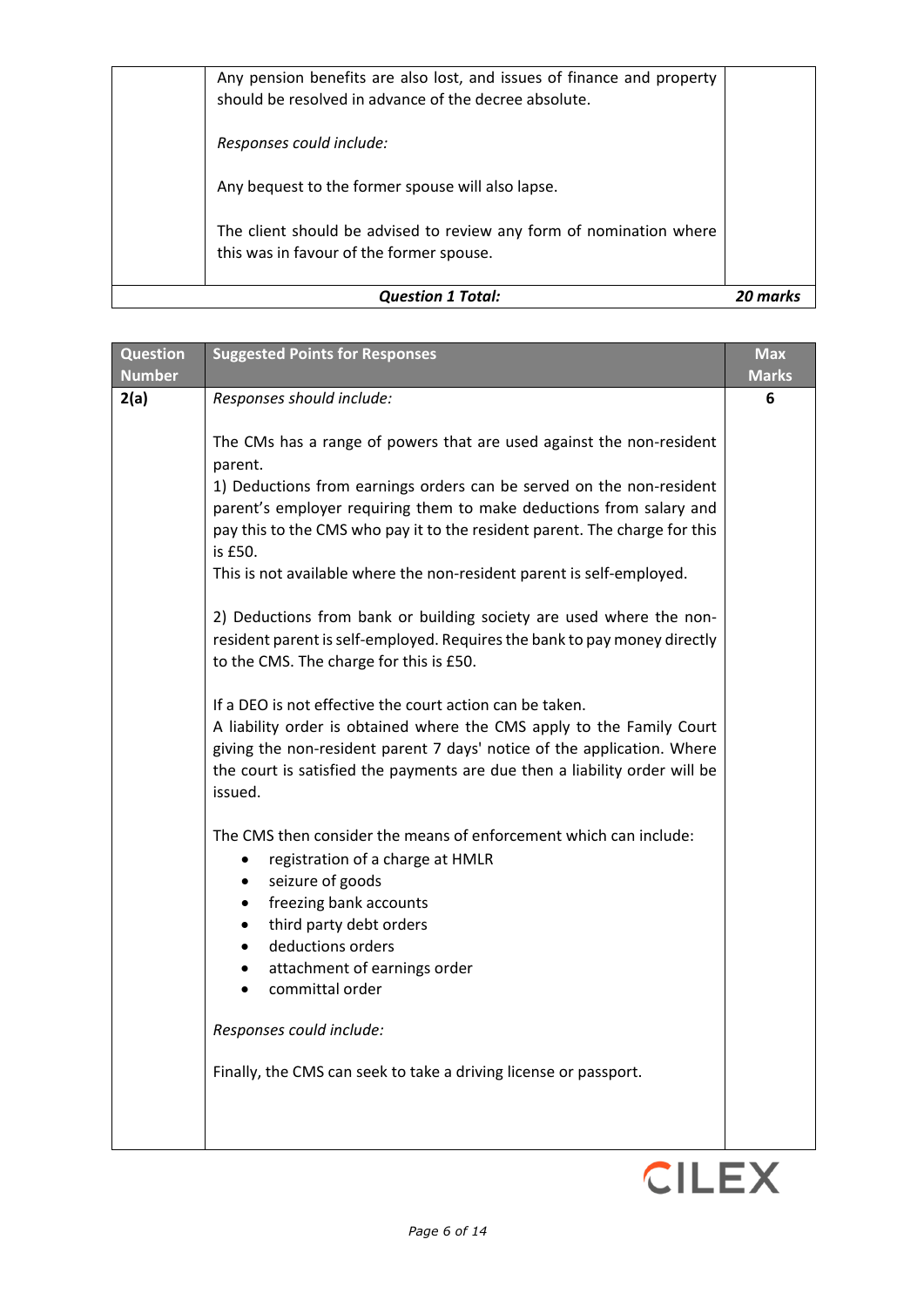| 2(b) | Responses should include:                                                                                                                                                                                                                                                                                                                    | 24 |
|------|----------------------------------------------------------------------------------------------------------------------------------------------------------------------------------------------------------------------------------------------------------------------------------------------------------------------------------------------|----|
|      | Section 25 MCA provides that the court must take into account all of the<br>circumstances of the case, giving first consideration to the welfare of any<br>minor children (s.25(1)).                                                                                                                                                         |    |
|      | The parties have 2 children, Monty and Lilly who are living with Mrs Clarke<br>and who will continue to do so. Section 25(2)                                                                                                                                                                                                                 |    |
|      | MCA then sets out a list of factors for the court to use in resolving a<br>couple's finances on divorce.<br>$\bullet$ s.25 (2)(a): Resources.                                                                                                                                                                                                |    |
|      | The parties' realisable capital resources are:<br>4 bed house in parties' joint names (net equity) £225,000<br>Joint life assurance policy: surrender value: £50,000<br>Shares in Mr Clarke's sole name £65,000<br>Savings in Mr Clarke's sole name £86,000                                                                                  |    |
|      | Savings in Mrs Clarke's sole name £33,000<br>Total £459,000                                                                                                                                                                                                                                                                                  |    |
|      | The parties' unrealisable capital resources are: -<br>Mr Clarke's pension CE: £82,000<br>Mrs Clarke's pension CE: £52,000                                                                                                                                                                                                                    |    |
|      | Total £134,000                                                                                                                                                                                                                                                                                                                               |    |
|      | Mr Clarke earns £57,000 gross per annum.                                                                                                                                                                                                                                                                                                     |    |
|      | Mrs Clarke is working part-time and earns approximately £17,000 gross<br>per annum.                                                                                                                                                                                                                                                          |    |
|      | She has further earning potential as the children are now aged 13 and 16<br>so are getting to an age where she could work full-time as they will soon<br>both be more independent.                                                                                                                                                           |    |
|      | Mrs Clarke also receives child maintenance from Mr Clarke via the CMS                                                                                                                                                                                                                                                                        |    |
|      | • $s.25(2)(b)$ : Needs.<br>The court will consider the children's need to have a secure home first<br>and will also consider each of the parties' needs to have a home.<br>Mr Clarke wants the former family home sold and the net proceeds<br>divided equally between the parties.<br>The former family home is a 4-bedroom detached house. |    |
|      | Mrs Clarke is unlikely to rehouse herself in a smaller or cheaper house<br>and the children require it as a home, so the court is unlikely to order a<br>sale.                                                                                                                                                                               |    |

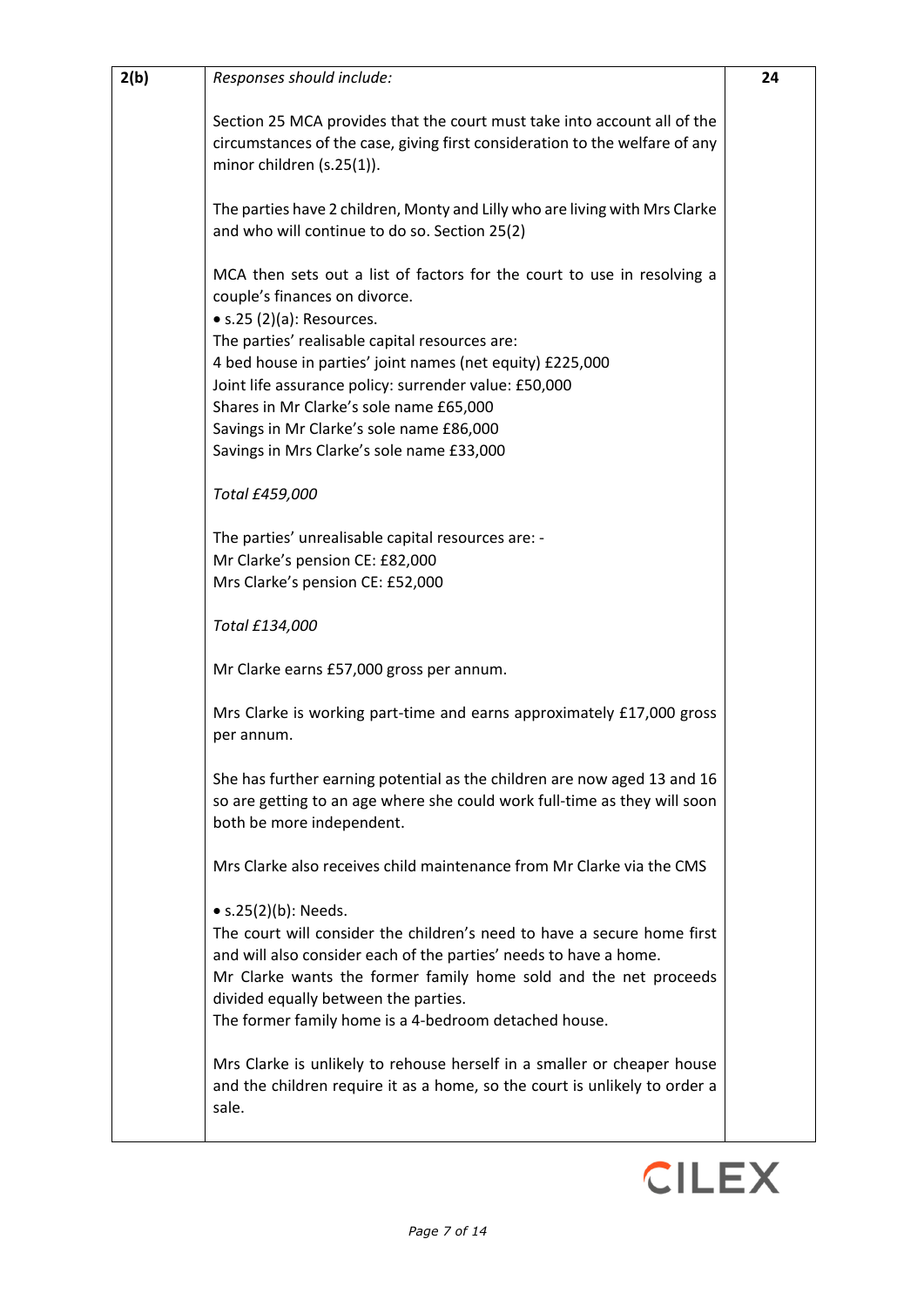The court would accept that Mr Clarke needs his own accommodation and ideally this should also be a 3-bedroom property so that the children can stay with him.

He says that he has seen a 3-bedroom semi-detached house he likes for himself for £175,000 – this appears reasonable.

Both parties have mortgage capacity, but Mr Clarke' is better than Mrs Clarke' as he earns more than she does.

The court would expect the parties to use this mortgage capacity. Both parties and the children also need sufficient income to live on.

• s25(2)(c): Standard of living.

In light of the parties' income and assets they had an average standard of living during the marriage. The court will attempt to ensure that both parties bear any reduction in their standard of living post-divorce equally. However, as Mrs Clarke has the children living with her, and their interests must be considered first, it is likely her standard of living will be reduced less than Mr Clarke'.

• s.25(2)(d): Ages of the parties and duration of the marriage.

Mrs Clarke is 40 and Mr Clarke is 45. They are close in age and are both young enough to continue working for a number of years, contribute to their pensions and improve their financial position post-divorce. The duration of the marriage is 17 years which makes it at the 'short end' of a long marriage.

• s.25(2)(e): Disability of the parties: here Mrs Clarke is disabled, although is able to live relatively normally provided that she has some adaptions to her home environment. In the unlikely event that the court were to order a sale of the family home, then the costs of adapting another property would need to be taken into account.

• s.25(2)(f): Contributions to the family.

Mr Clarke has been the main earner.

Mrs Clarke has worked part-time, as well as looking after the home and the children of the family. She will continue to look after the children. The court will rank these contributions equally.

• s.25(2)(g): Conduct: there is no conduct on the facts. (Students may omit altogether)

• s.25(2)(h): any loss of benefit.

Both parties have a pension, but Mr Clarke's pension CE is higher than Mrs Clarke's.

Mrs Clarke could apply for a pension sharing order or we could argue that she should receive a higher share of the realisable assets by way of setoff.

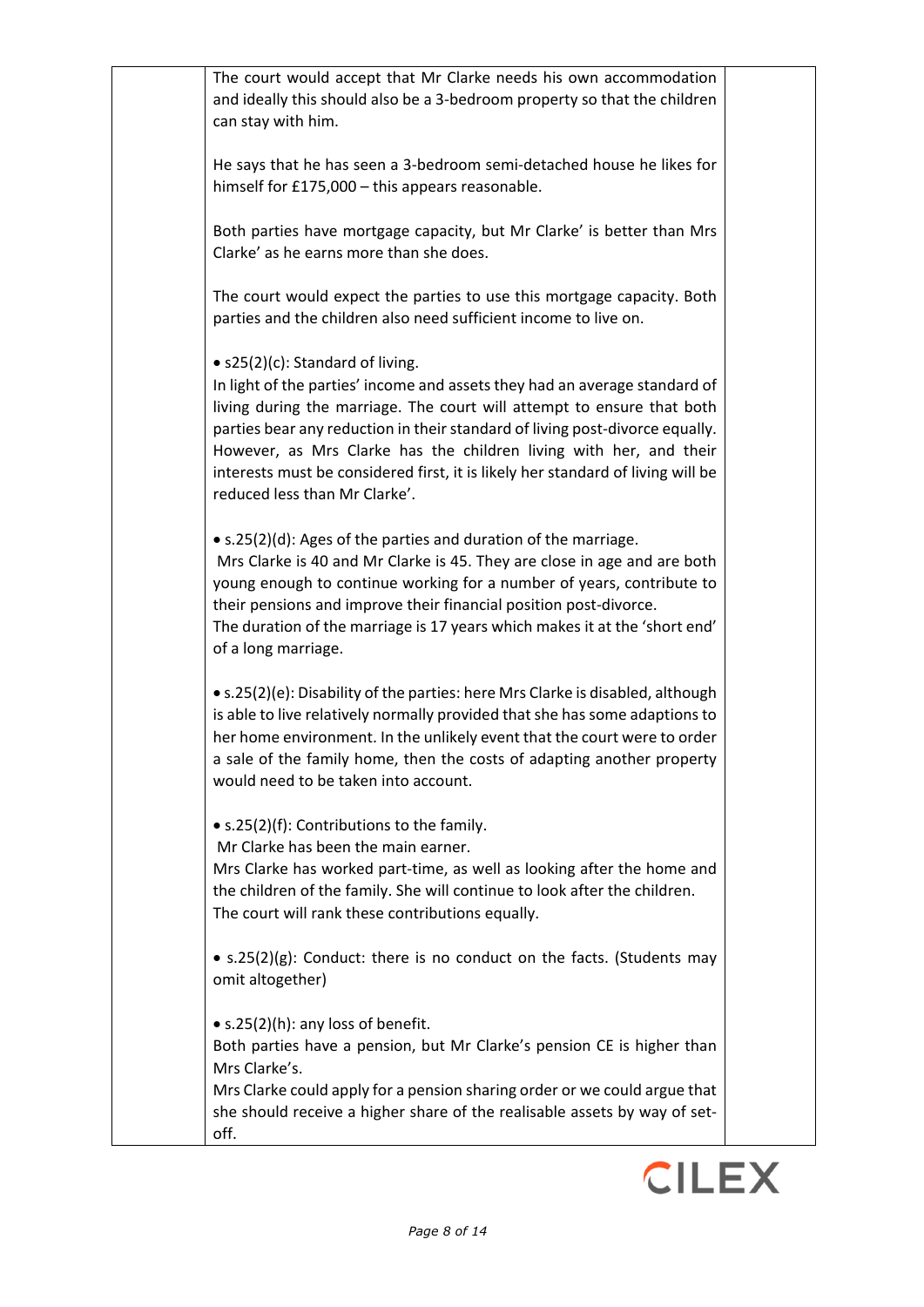| • The court must also consider whether the parties should have a clean<br>break which is what Mr Clarke proposes. The court could believe that an<br>immediate clean break is acceptable here, as Mrs Clarke is working and<br>could increase her earning capacity. If Mrs Clarke were to have a larger<br>share of the capital from the marriage, then this would increase this<br>possibility.                                   |  |
|------------------------------------------------------------------------------------------------------------------------------------------------------------------------------------------------------------------------------------------------------------------------------------------------------------------------------------------------------------------------------------------------------------------------------------|--|
| Alternatively, the court may prefer to protect her position by way of a<br>nominal maintenance order.                                                                                                                                                                                                                                                                                                                              |  |
| • The court will also apply the principles from the case of White-v-White<br>(2000) 2 FLR 981, thus the court should check any settlement proposal<br>against the "yardstick of equality".                                                                                                                                                                                                                                         |  |
| Credit students where other case law been discussed to include Chaman<br>v Charman [2207] in relation to stellar contributions and Miller v Miller<br>[2006]                                                                                                                                                                                                                                                                       |  |
| A completely equal division of the total assets here would give Mr and<br>Mrs Clarke £296,500 each.<br>A completely equal division of the realisable assets would give the parties                                                                                                                                                                                                                                                 |  |
| £229,500 each.<br>In his lawyers' offer letter, Mr Clarke is asking for £112,500 from the<br>former family home and for the £50,000 from the insurance policy. This<br>together with retaining the assets he already has (£86,000 in savings and<br>£82,000 pension plus £65,00 in shares in his name) would give him<br>£395,500 including his unrealisable pension asset. Without the pension<br>this sum is therefore £313,500. |  |
| This equates to 67% of the total realisable assets.                                                                                                                                                                                                                                                                                                                                                                                |  |
| This is clearly unfair, as it fails the White yardstick of equality test and as<br>Mrs Clarke has the children living with her, it is likely that the court will<br>award her more than one-half of the realisable assets in any event.                                                                                                                                                                                            |  |
| Responses could include:                                                                                                                                                                                                                                                                                                                                                                                                           |  |
| A choice is being made to work part-time but this may not be possible in<br>reality - Distinction level students will recognise that our client may<br>simply have to increase her working hours here.                                                                                                                                                                                                                             |  |
| A Mesher Order could be considered here - credit students who consider<br>and discuss this possibility.                                                                                                                                                                                                                                                                                                                            |  |
| Students may also consider that the court will take into account the<br>disability of our client and what this could mean once the children are no<br>longer dependent                                                                                                                                                                                                                                                             |  |

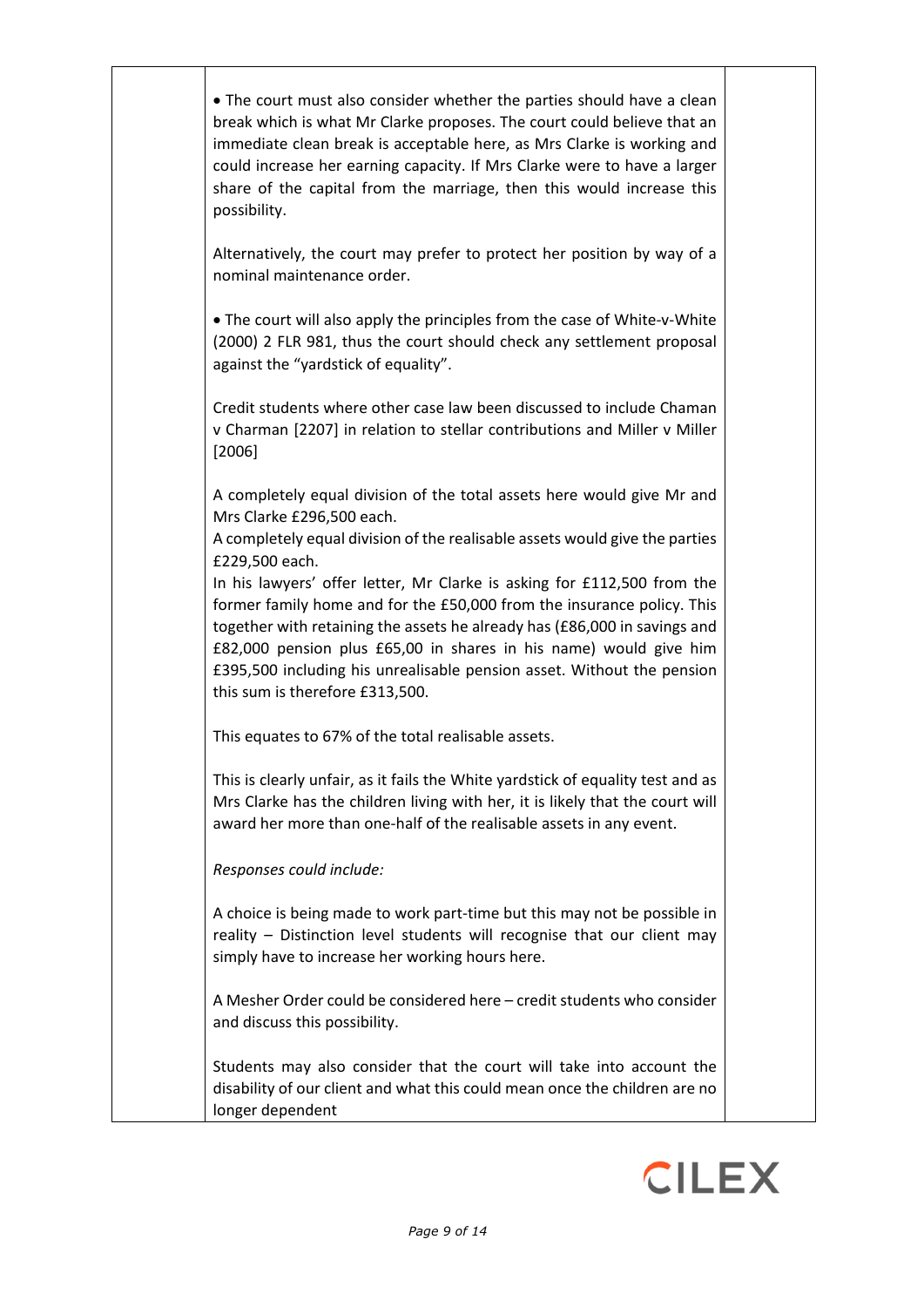| Consider an offer on behalf of our client – proportionality and overriding  <br>objective may be identified by strong candidates |          |
|----------------------------------------------------------------------------------------------------------------------------------|----------|
| <b>Question 2 Total:</b>                                                                                                         | 30 marks |

| <b>Question</b><br><b>Number</b> | <b>Suggested Points for Responses</b>                                                                                                                                                                                                                                                                                                                                                   | <b>Max</b><br><b>Marks</b> |
|----------------------------------|-----------------------------------------------------------------------------------------------------------------------------------------------------------------------------------------------------------------------------------------------------------------------------------------------------------------------------------------------------------------------------------------|----------------------------|
| 3(a)                             | Responses should include:                                                                                                                                                                                                                                                                                                                                                               | 7                          |
|                                  | For Mr Jodha to participate in the decision-making for Bruno he will need<br>to acquire Parental Responsibility (PR).                                                                                                                                                                                                                                                                   |                            |
|                                  | Defined in the Children Act 1989 as "all the rights duties powers<br>responsibilities and authority which by law a parent of a child has in<br>relation to the child and his property."                                                                                                                                                                                                 |                            |
|                                  | Unlike Bruno's mother Miss Baski, as an unmarried father Mr Jodha does<br>not automatically have PR for Bruno.                                                                                                                                                                                                                                                                          |                            |
|                                  | In the e-mail Mr Jodha states that he and Miss Baski have previously made<br>an agreement which has not been formalised. This would suggest that a<br>PR agreement could be entered into.                                                                                                                                                                                               |                            |
|                                  | Parental Responsibility Agreement (Amendment) Regulations 2001 will<br>apply.                                                                                                                                                                                                                                                                                                           |                            |
|                                  | Form C(PRA1) to be completed including names of the mother and father<br>and details of the child. Must be signed by both and witnessed.                                                                                                                                                                                                                                                |                            |
|                                  | Responses could include:                                                                                                                                                                                                                                                                                                                                                                |                            |
|                                  | The form is filed at the Central Family Court in London. Court sends a copy<br>to each parent. Can only end by order of the court.                                                                                                                                                                                                                                                      |                            |
|                                  | Credit candidates who suggest that the birth certificate could be re-<br>registered                                                                                                                                                                                                                                                                                                     |                            |
| 3(b)                             | Responses should include:                                                                                                                                                                                                                                                                                                                                                               | 18                         |
|                                  | Mr Jodha should apply for a specific issue order regarding the proposed<br>holiday                                                                                                                                                                                                                                                                                                      |                            |
|                                  | In deciding whether to grant Mr Jodha's application the welfare of the<br>child will be the court's paramount consideration. The court will also<br>consider the no delay and no order principles and the presumption of<br>shared parental involvement.<br>In deciding whether a specific issue order would be in Bruno's best<br>interests the court will apply the s.1(3) checklist: |                            |

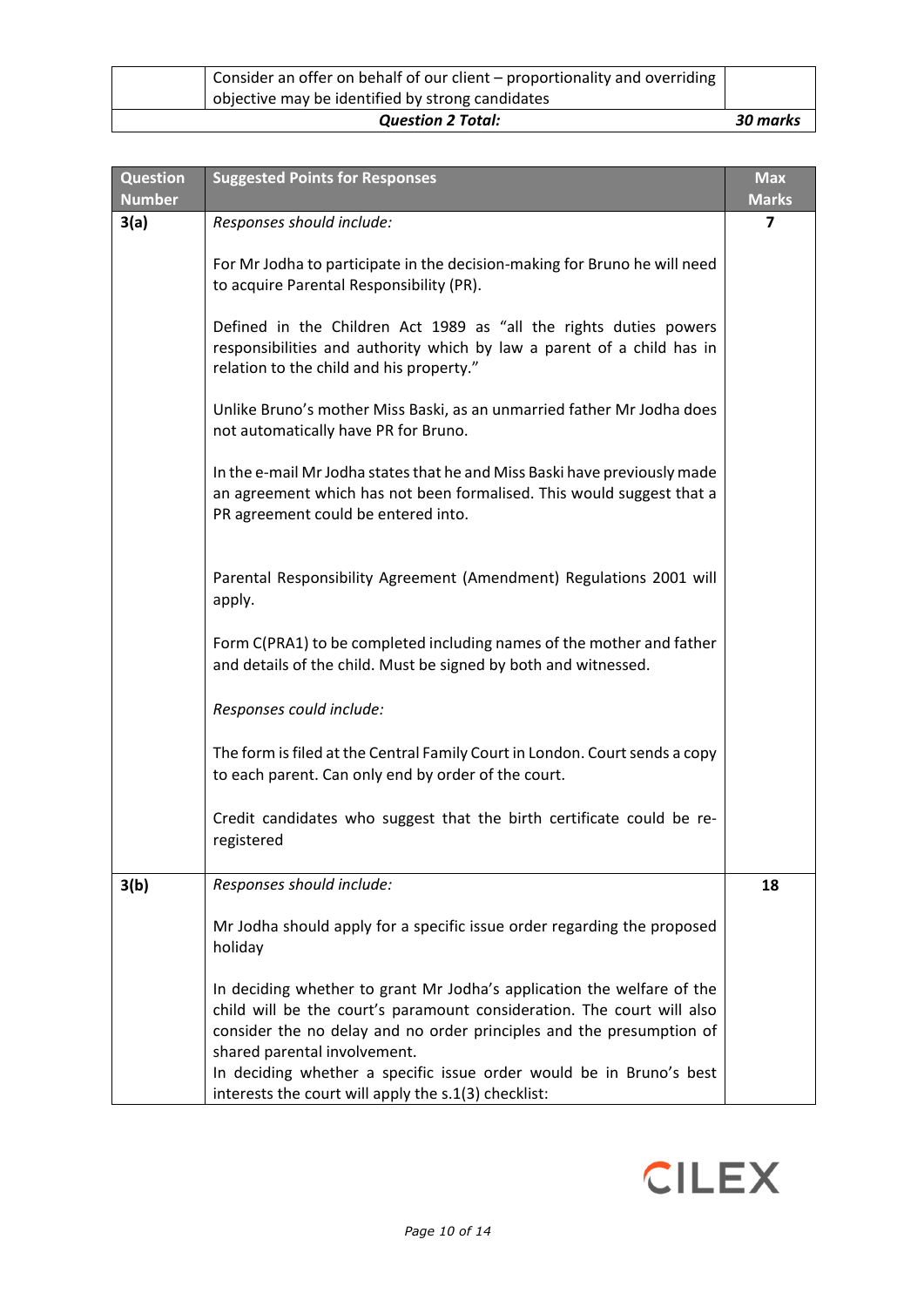| <b>Question 3 Total:</b>                                                                                                                                                                                                                                                                                                                                                                                                                                                                                                                                                                                                                                                                                                                                                                                                                                                                                                         | 25 marks |
|----------------------------------------------------------------------------------------------------------------------------------------------------------------------------------------------------------------------------------------------------------------------------------------------------------------------------------------------------------------------------------------------------------------------------------------------------------------------------------------------------------------------------------------------------------------------------------------------------------------------------------------------------------------------------------------------------------------------------------------------------------------------------------------------------------------------------------------------------------------------------------------------------------------------------------|----------|
| Mr Jodha, as Bruno's natural father, does not need leave to apply for the<br>Specific Issue order.                                                                                                                                                                                                                                                                                                                                                                                                                                                                                                                                                                                                                                                                                                                                                                                                                               |          |
| The court could make any section 8 order although realistically they will<br>only make a specific issue or prohibited steps order here as the court has<br>made it clear that these applications are not a back door to getting<br>contact or residence issues resolved.                                                                                                                                                                                                                                                                                                                                                                                                                                                                                                                                                                                                                                                         |          |
| Responses could include:                                                                                                                                                                                                                                                                                                                                                                                                                                                                                                                                                                                                                                                                                                                                                                                                                                                                                                         |          |
| As the parties are in dispute the court will have to make an order to<br>resolve the issue. The court will decide this application in accordance with<br>the welfare principle and so it is highly likely that the court will feel that<br>the holiday proposed is in Bruno's best interests and make a specific issue<br>order in Mr Jodha's favour.                                                                                                                                                                                                                                                                                                                                                                                                                                                                                                                                                                            |          |
| The range of powers available to the court                                                                                                                                                                                                                                                                                                                                                                                                                                                                                                                                                                                                                                                                                                                                                                                                                                                                                       |          |
| of his school holidays with him so spending time with him during<br>his school holidays will not be a change to the status quo.<br>The child's age, sex, background etc.: Bruno is 8 years old. The<br>٠<br>court will decide what weight to attach any significant weight to<br>his views.<br>Any harm that the child has suffered or is at risk of suffering: it is<br>$\bullet$<br>unlikely that the court will consider the situation to be one which<br>poses physical harm to Bruno although the court may recognise<br>the possibility of emotional harm caused by denying him the<br>holiday. The holiday destination proposed is not an unusual one<br>or one which suggests any risk.<br>How capable the parents are of meeting the children's needs: this<br>is not an issue here. There is no suggestion that Mr Jodha cannot<br>look after Bruno as he regularly does so at weekends and during<br>school holidays. |          |
| us that Bruno is really excited about the holiday; it is likely that<br>the court will appreciate this.<br>The child's physical, emotional and educational needs: the court<br>would generally hold that a holiday would be beneficial to the<br>child's emotional needs. In relation to educational needs Mr<br>Jodha is taking Bruno during the February half-term holidays so<br>his educational needs will not suffer/It could be argued that a<br>holiday abroad will in any event broaden his education.<br>The likely effect on the child of any change in circumstances:<br>٠<br>Bruno stays with Mr Jodha every other weekend and spends half                                                                                                                                                                                                                                                                           |          |
| The ascertainable wishes and feelings of the child: Mr Jodha tells<br>٠                                                                                                                                                                                                                                                                                                                                                                                                                                                                                                                                                                                                                                                                                                                                                                                                                                                          |          |

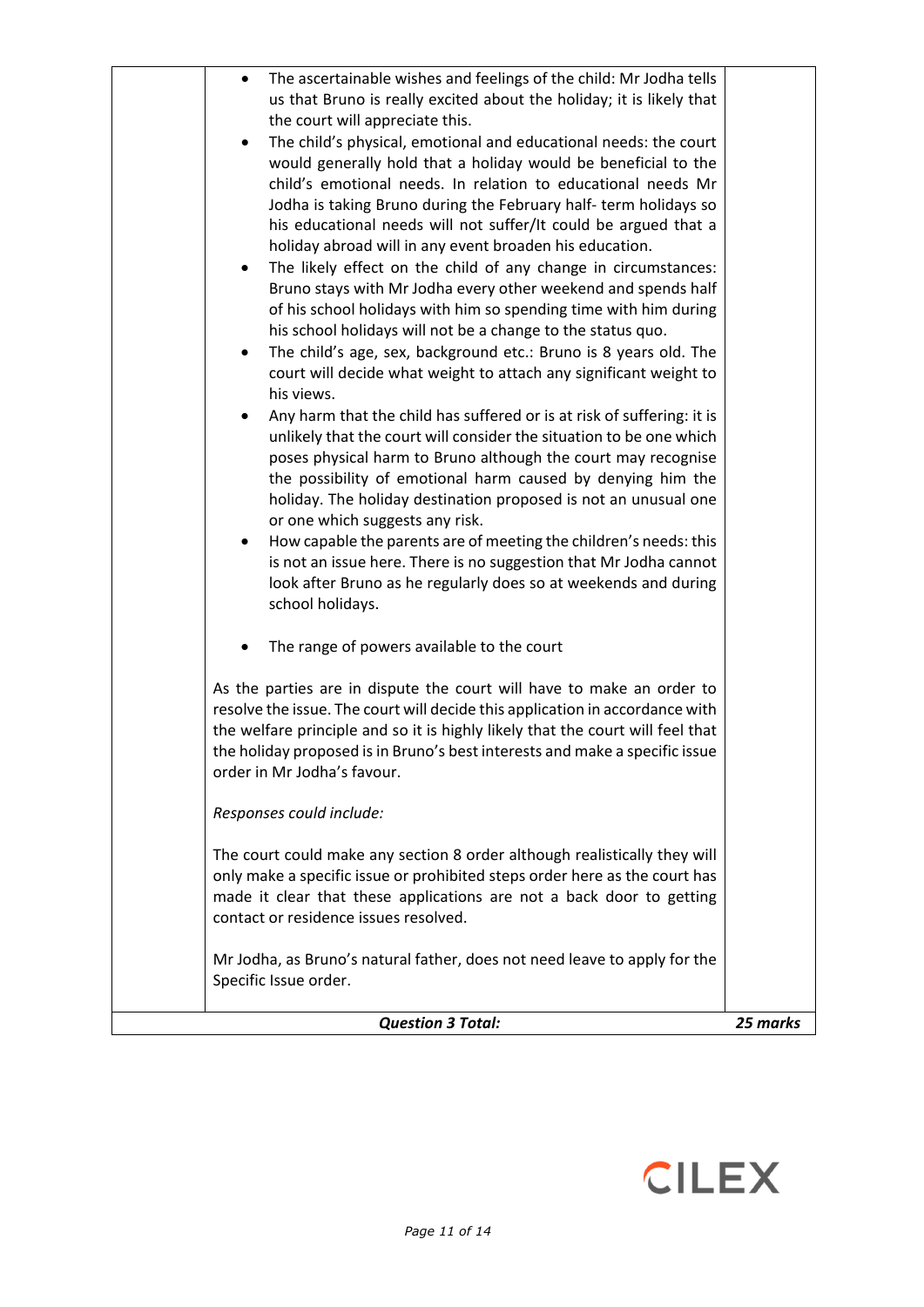| <b>Question</b> | <b>Suggested Points for Responses</b>                                                                                                                                                                                                                                                                                                                                                                                                                                                                                | <b>Max</b>   |
|-----------------|----------------------------------------------------------------------------------------------------------------------------------------------------------------------------------------------------------------------------------------------------------------------------------------------------------------------------------------------------------------------------------------------------------------------------------------------------------------------------------------------------------------------|--------------|
| <b>Number</b>   |                                                                                                                                                                                                                                                                                                                                                                                                                                                                                                                      | <b>Marks</b> |
| 4(a)            | Responses should include:                                                                                                                                                                                                                                                                                                                                                                                                                                                                                            | 9            |
|                 | The relevant orders which we should apply for to protect Miss Flynn are<br>a non-molestation order under section 42 of the Family Law Act 1996<br>(FLA) and an occupation order under section 33 of the FLA.                                                                                                                                                                                                                                                                                                         |              |
|                 | To qualify to apply for both orders Miss Flynn must establish that she is<br>an associated person under section 62 FLA.                                                                                                                                                                                                                                                                                                                                                                                              |              |
|                 | This can be done as she and her partner are cohabiting.                                                                                                                                                                                                                                                                                                                                                                                                                                                              |              |
|                 | The application for the occupation order will be brought under section 33<br>FLA as the family home is owned jointly by the couple.                                                                                                                                                                                                                                                                                                                                                                                  |              |
|                 | Given the recent incidents of violence and Mr Jones's calls threatening<br>her, we should make the application without notice under section 45 FLA<br>as there is a significant risk of harm to Miss Flynn if the order is not made<br>immediately.                                                                                                                                                                                                                                                                  |              |
|                 | Responses could include:                                                                                                                                                                                                                                                                                                                                                                                                                                                                                             |              |
|                 | Students could recognise that the court has the power under s40 to order<br>periodical payments in respect of the accommodation. They can take into<br>account financial needs and resources of the parties including obligations<br>to children s40(2). Here unlikely but may be mentioned.                                                                                                                                                                                                                         |              |
|                 | As there has been violence we should also ask the court to attach a power<br>of arrest to the occupation order under section 47 FLA.                                                                                                                                                                                                                                                                                                                                                                                 |              |
| 4(b)            | Responses should include:                                                                                                                                                                                                                                                                                                                                                                                                                                                                                            | 16           |
|                 | To make the application without notice under section 45 FLA we must<br>prove to the court that Miss Flynn and Rose are at risk of significant harm<br>if the order is not made immediately.<br>Alternatively, we can rely on the fact that Miss Flynn will be deterred or<br>prevented from pursuing the application if the order is not made<br>immediately. Given the severity of the violence and threats it is very likely<br>that the court will grant one or both of the orders applied for without<br>notice. |              |
|                 | In relation to the non-molestation order, under section 42 FLA the court<br>will take into account all the circumstances of the case including the need<br>to secure the health, safety and wellbeing of Miss Flynn and Rose. The<br>recent episodes of violence were serious.                                                                                                                                                                                                                                       |              |

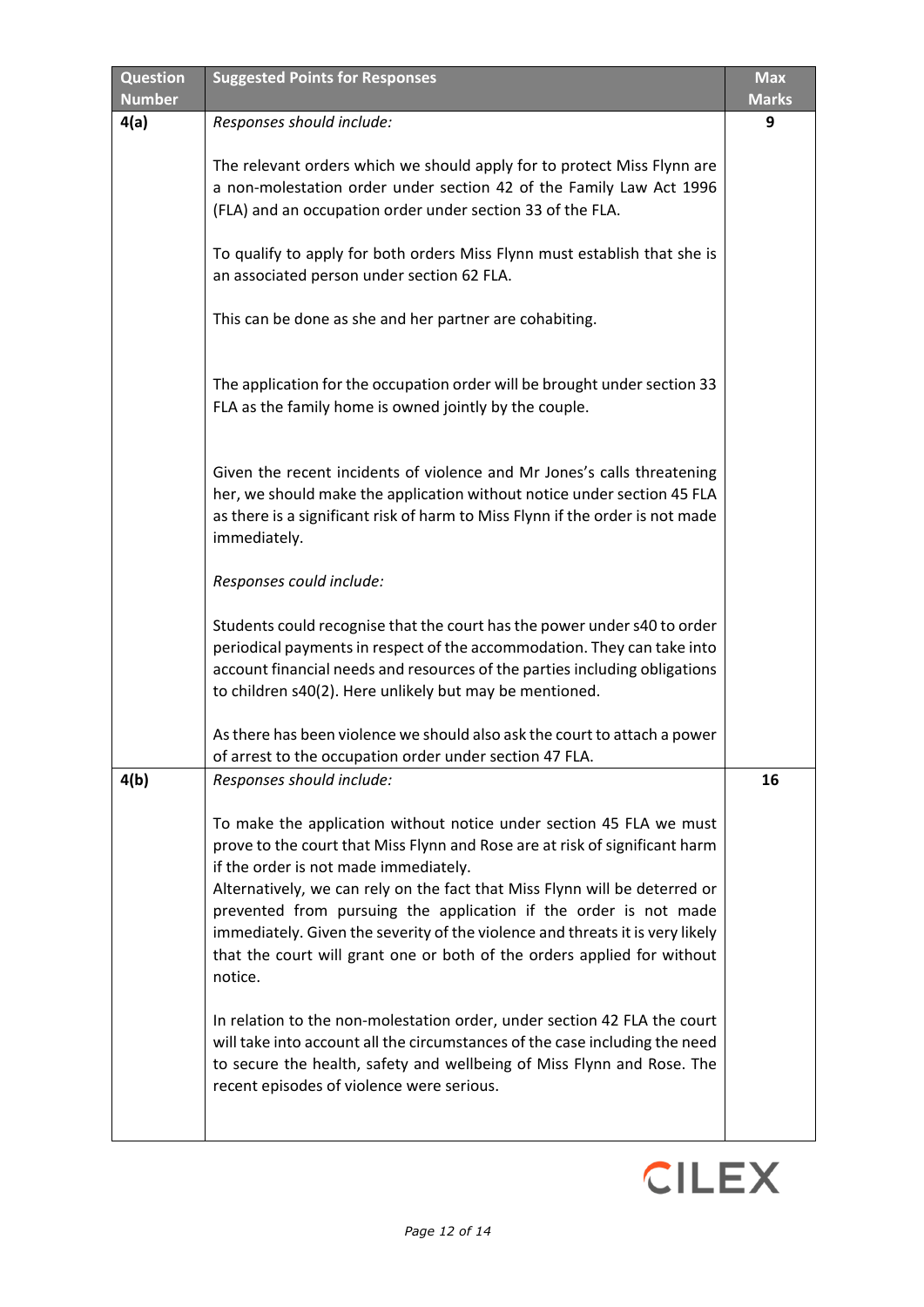When considering the occupation order, the court will firstly apply the balance of harm test under section 33(7) FLA and consider whether if the order were not made Miss Flynn or Rose would be likely to suffer significant harm. If the answer to this question is yes, then the court shall make the occupation order, unless the court finds that Mr Jones is likely to suffer significant harm if the order is made and that the harm by him is as great or greater than the harm attributable to him and suffered by Miss Flynn if the order is not made.

Here Miss Flynn is likely to satisfy this test as if the order is not made, she will either suffer further violence or have to find somewhere else to live. This will be greater than the harm suffered by Mr Jones as if the order is made, he will simply have to find somewhere else to live.

If the court had doubts about whether the balance of harm test was satisfied, then they would go on to consider the factors in section 33(6) FLA:

• the respective housing needs and housing resources of the parties and any child. Miss Flynn's needs are greater as she is the main carer for Rose

She has nowhere else to go as her sister's home is not suitable as she must sleep on the sofa.

Mr Jones can stay at his friends' his parents potentially.

Whilst Miss Flynn would be unintentionally homeless and would thus obtain priority on the local authority's housing list, moving Rose would be disruptive and Miss Flynn needs a 2-bedroom property ideally. Whilst Mr Jones would be regarded as intentionally homeless and thus receive no priority on the local authority's housing list, he has some financial resources so could rent privately or buy and there appears to be no reason why he cannot move into his parents' home in the meantime

• the respective financial resources of the parties. Miss Flynn's needs are greater - however, she is the higher wage earner and bringing up Rose. Miss Flynn's earnings are likely to be sufficient to allow her to pay the overheads on the family home alone. Mr Jones is working and earning reasonable money which would enable him to rent somewhere small.

• the likely effect of any order or of any decision by the court not to make such an order on the health, safety and wellbeing of the parties and child. Here if an order were not made it would have an adverse effect on Miss Flynn and Rose as they need to be protected from Mr Jones's violence and threats.

• the conduct of the parties in relation to each other and otherwise. Mr Jones has been verbally and physically violent, the recent threats and incidents of violence were serious.